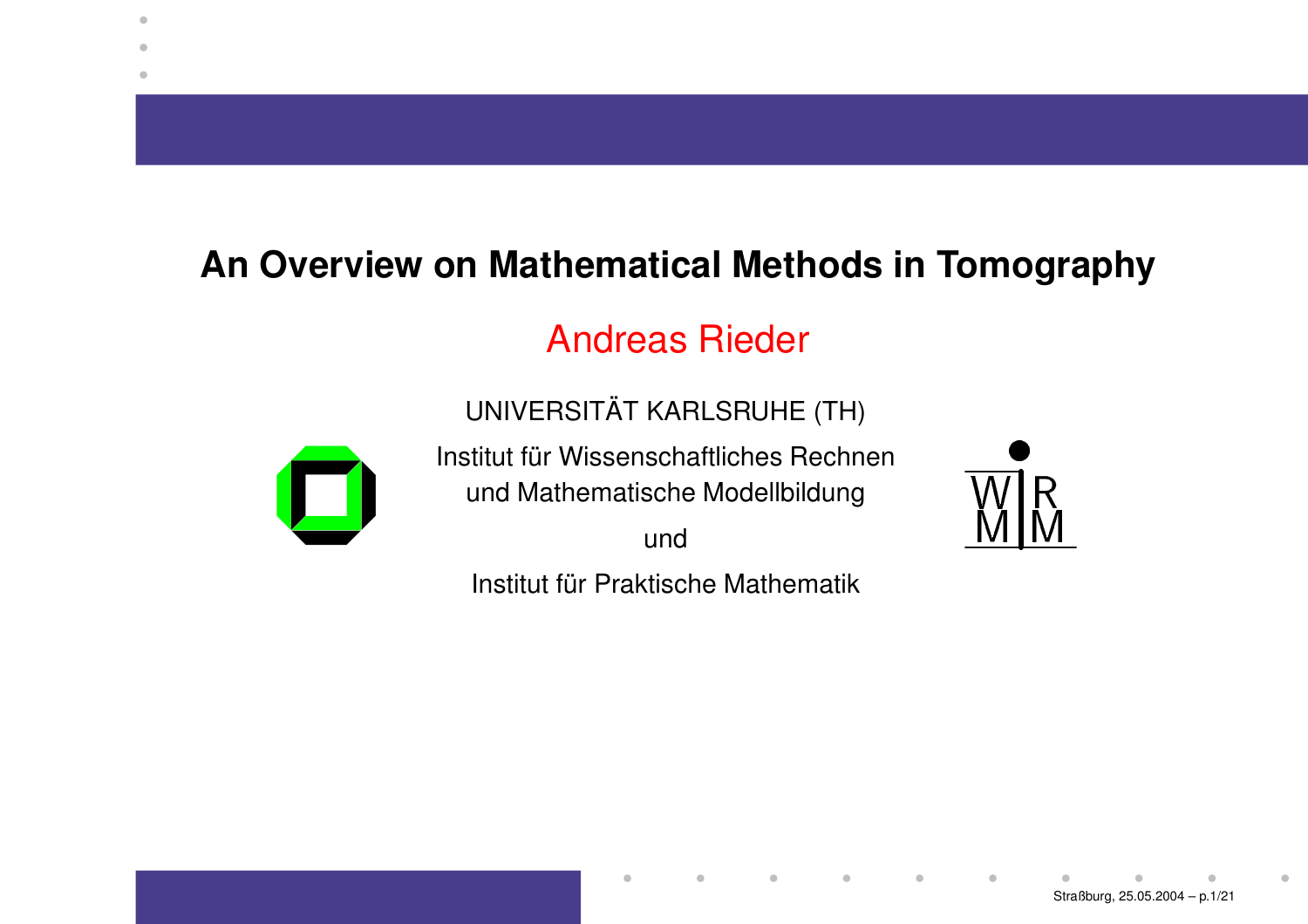## **Preface**

 $\bullet$ 

Focus: 2D X-ray computerized tomography

CT variants not addressed here:

- 3D CT
- **SPECT**
- Doppler CT
- Diffusive (optical) CT
- MR imaging  $\bullet$
- Impedance CT
- Ultrasound CT

F. Natterer, F. Wübbeling: *Mathematical Methods in Image Reconstruction*, SIAM 2001

 $\qquad \qquad \bullet$ 

 $\blacksquare$ 

 $\blacksquare$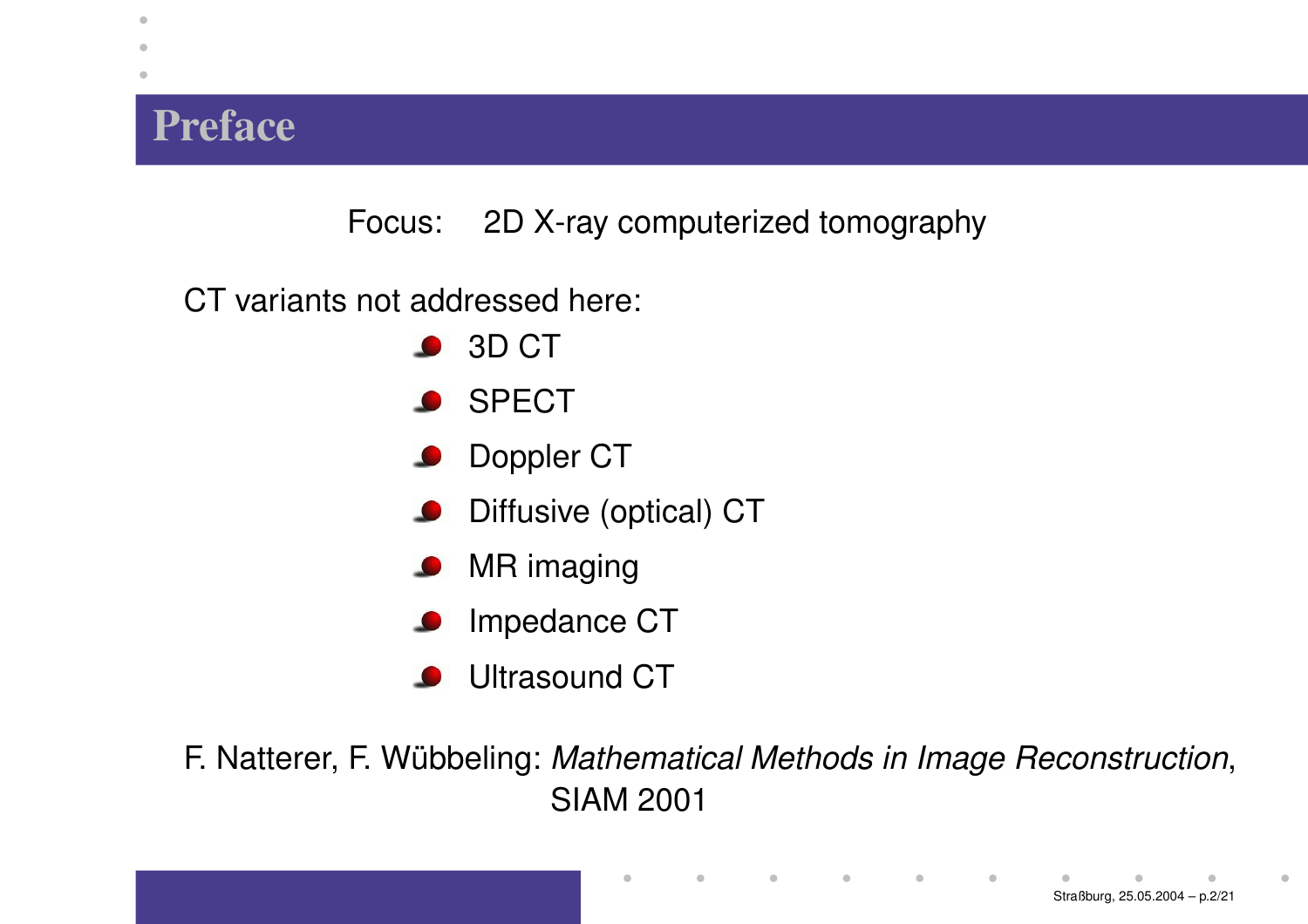# **Contents**

 $\bullet$  $\blacksquare$  $\bullet$ 

- Mathematical model for CT: the Radon transform**CONTRACT**
- Inversion formula: global and local tomography  $\bullet$
- Non-uniqueness for discrete data  $\bullet$
- Approximate inversion
- Filtered backprojection algorithm  $\bullet$
- Computational examples  $\bullet$

 $\bullet$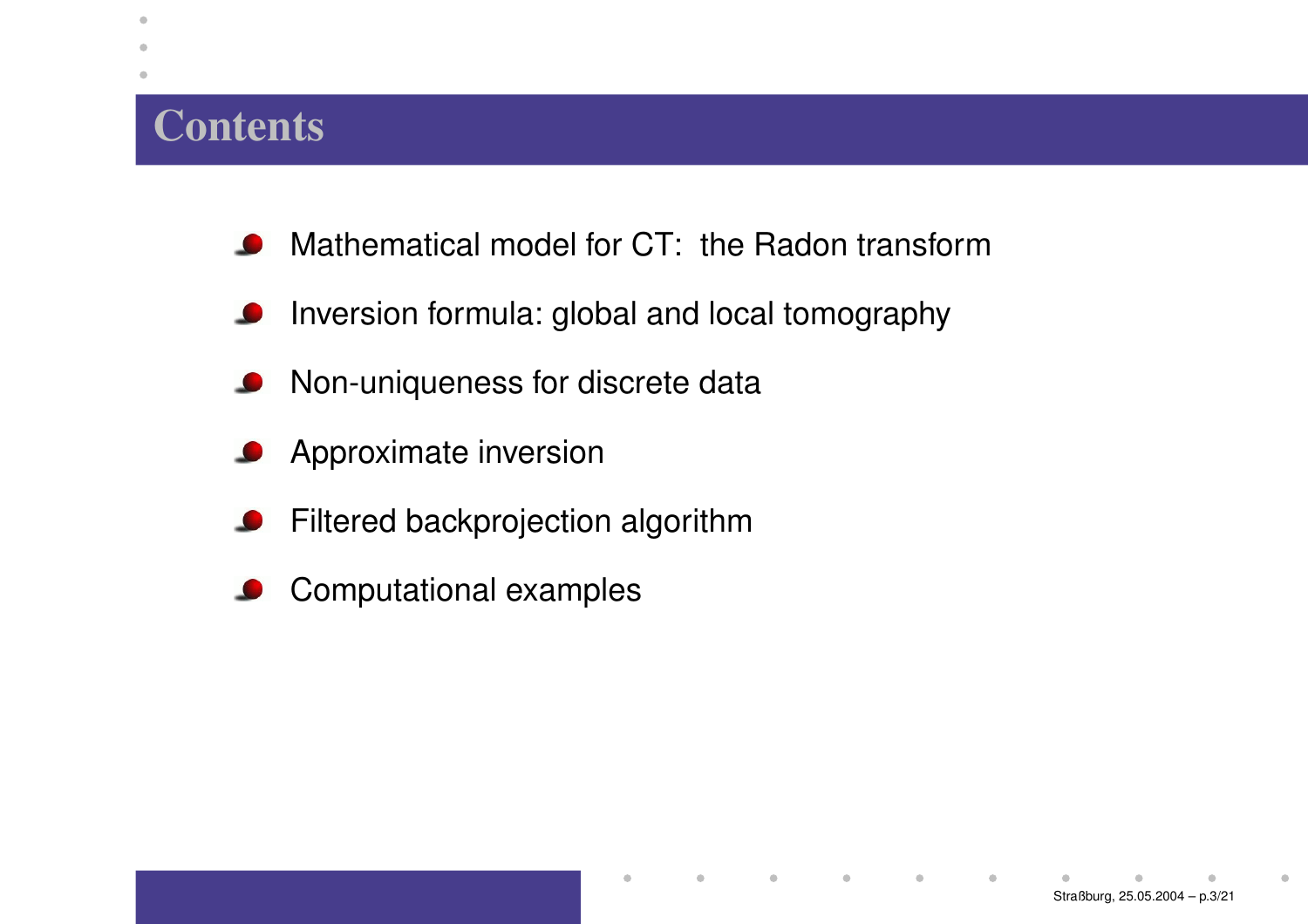# **Principle of CT scanning device**

 $\bullet$  $\blacksquare$ ٠



 $\qquad \qquad \blacksquare$ 

 $\blacksquare$ 

 $\bullet$ 

 $\bullet$ 

 $\bullet$ 

 $\blacksquare$ 

 $\blacksquare$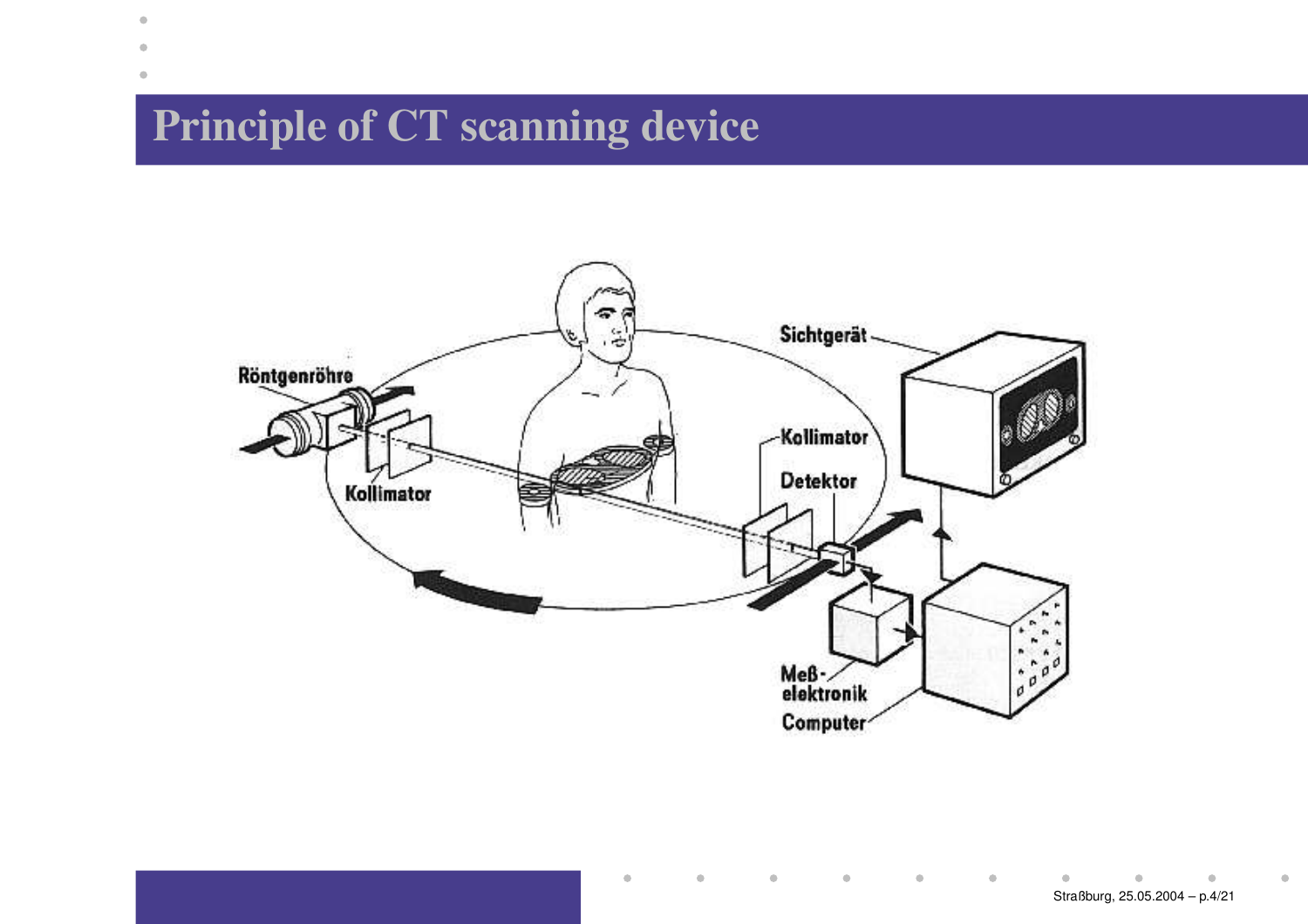## **The mathematical model**

 $\bullet$  $\bullet$ ۰



physical assump.:  $I(x + \Delta x) - I(x) = -f(x) ||\Delta x|| I(x)$ 

$$
\frac{I(x + \Delta x) - I(x)}{\|\Delta x\|} = -f(x) I(x)
$$

$$
\Delta x \to 0 \implies \partial_L \ln I(x) = -f(x)
$$

$$
\int_L f(x) \, \mathrm{d}\sigma(x) \, = \, \ln \big( I_0/I_1 \big)
$$

 $\qquad \qquad \blacksquare$ 

 $\blacksquare$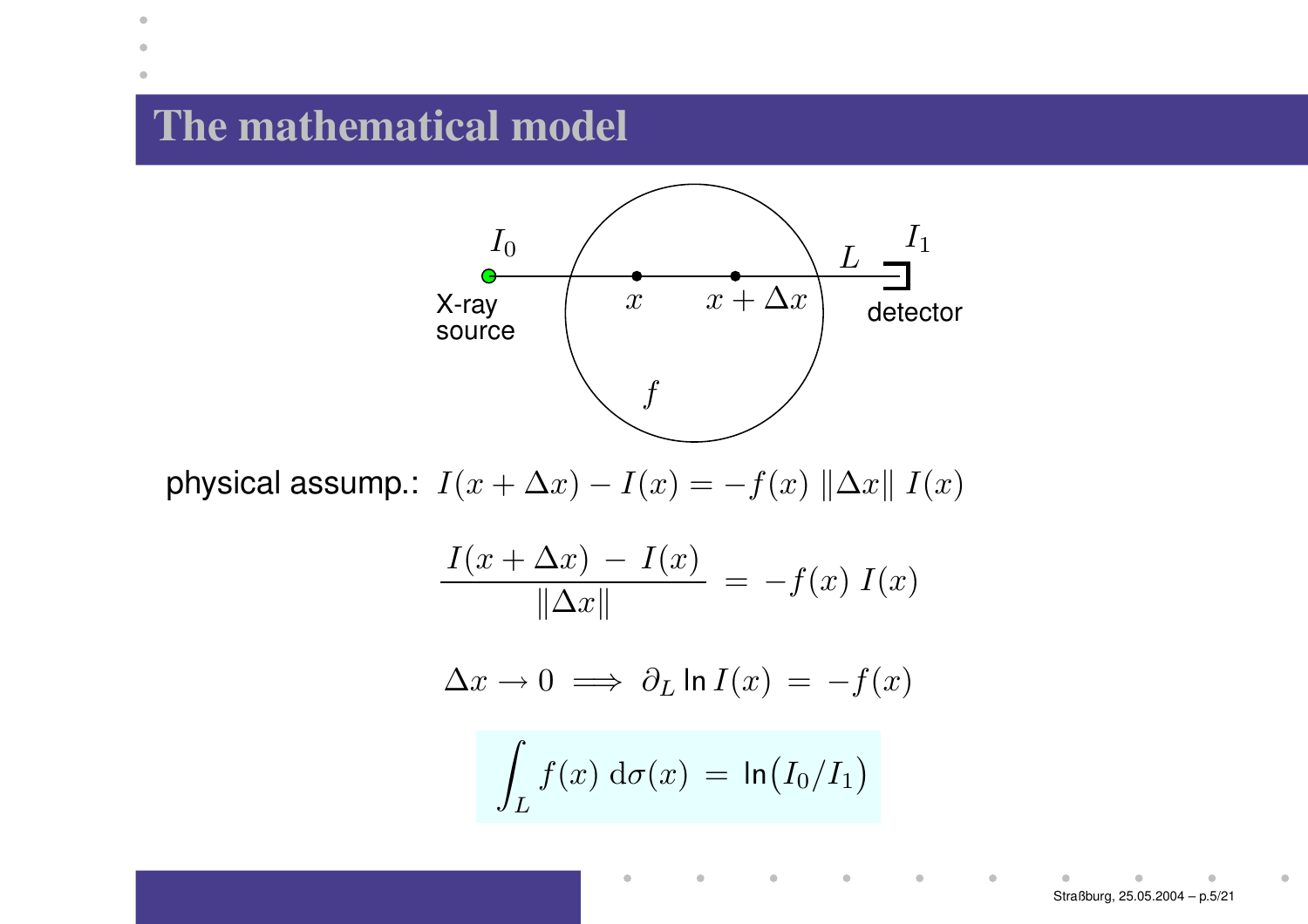**CT scanning geometries**

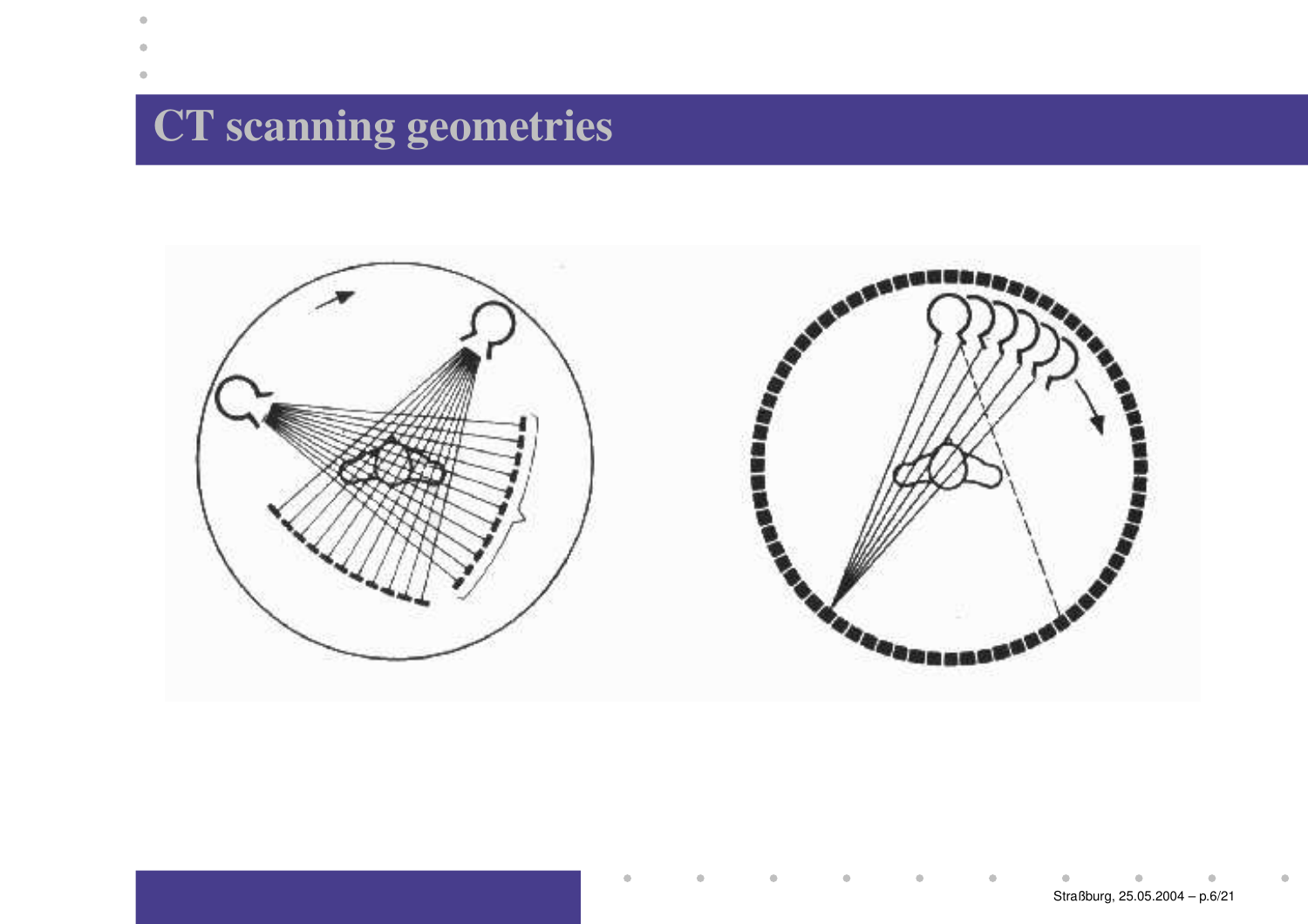2**D-Radon-Transform (parallel scanning geometry)**

$$
\mathbf{R}f(s,\vartheta) := \int_{l(s,\vartheta)\cap\Omega} f(x) d\sigma(x) \qquad \qquad \boxed{\int_{\vartheta} \setminus l(s,\vartheta)}
$$

 $\bullet$ 

۰



tomographic inversion:  $\mathbf{R} f(s, \vartheta) = g(s, \vartheta)$ 

$$
\mathbf{R}: L^{2}(\Omega) \to L^{2}(Z), \quad Z = [-1,1] \times [0,\pi]
$$

Johann Radon 1917, A. M. Cormack 1963, G. N. Houndsfield 1967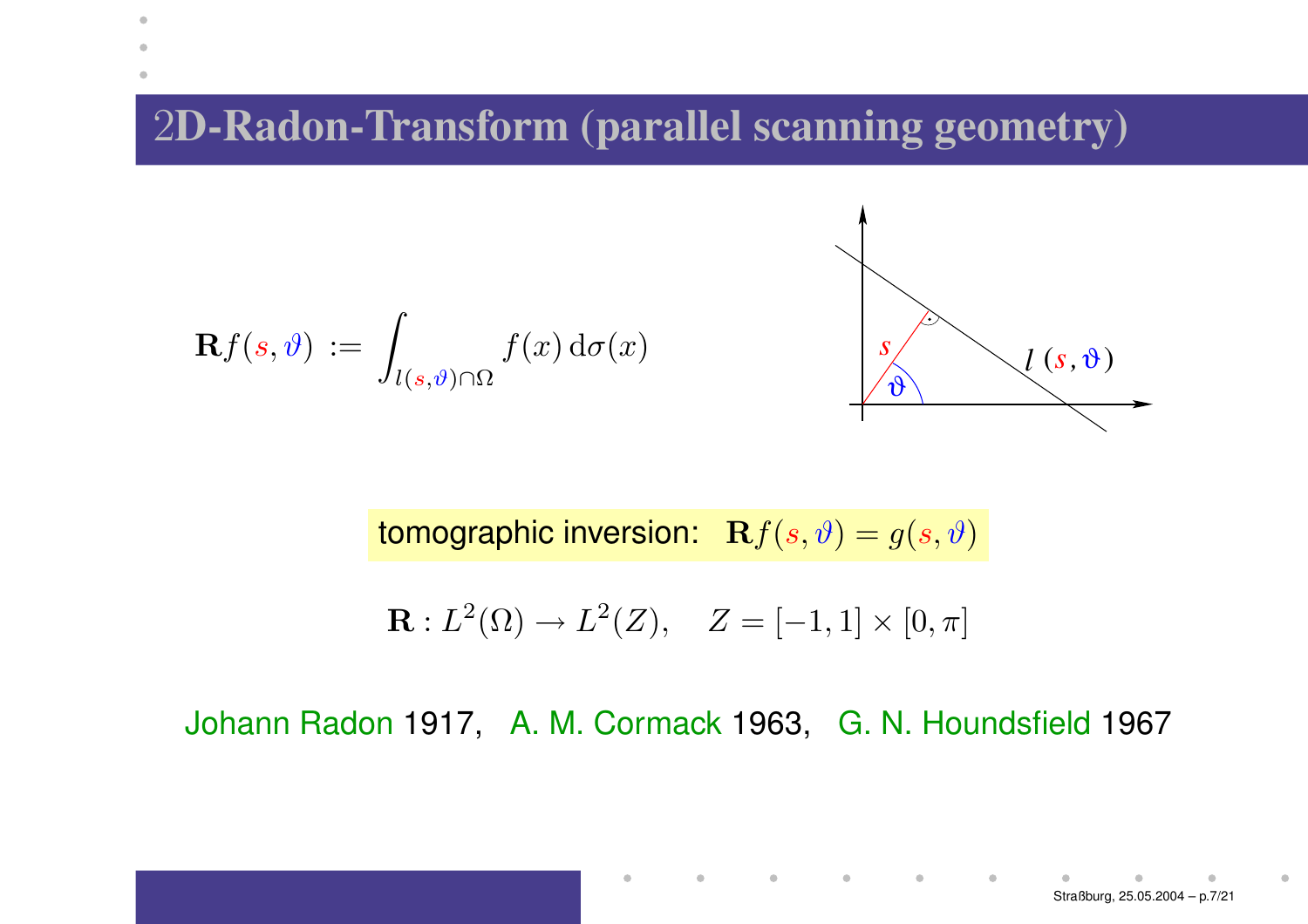## **Inversion formula**

 $\bullet$ 

Riesz potential  $\,\Lambda^{\alpha}:H^t(\mathbb R^d)\to H^{t-\alpha}(\mathbb R^d),\,\, \alpha>-d$ 

$$
\widehat{\Lambda^{\alpha} f}(\xi) := \|\xi\|^{\alpha} \widehat{f}(\xi), \qquad \Lambda^{\alpha} = (-\Delta)^{\alpha/2}
$$

backprojection  $\mathbf{R}^*: L^2(Z) \to L^2(\Omega)$ 

$$
\mathbf{R}^* g(x) = \int_0^{\pi} g(x^t \,\omega(\vartheta), \vartheta) \,\mathrm{d}\vartheta
$$



$$
\Lambda^{\alpha} f = \frac{1}{2\pi} \mathbf{R}^* \Lambda_s^{1+\alpha} \mathbf{R} f, \quad f \in L^2(\Omega)
$$

 $\alpha=0$ : Radon 1917, general result: Smith, Solomon and Wagner 1977

 $\bullet$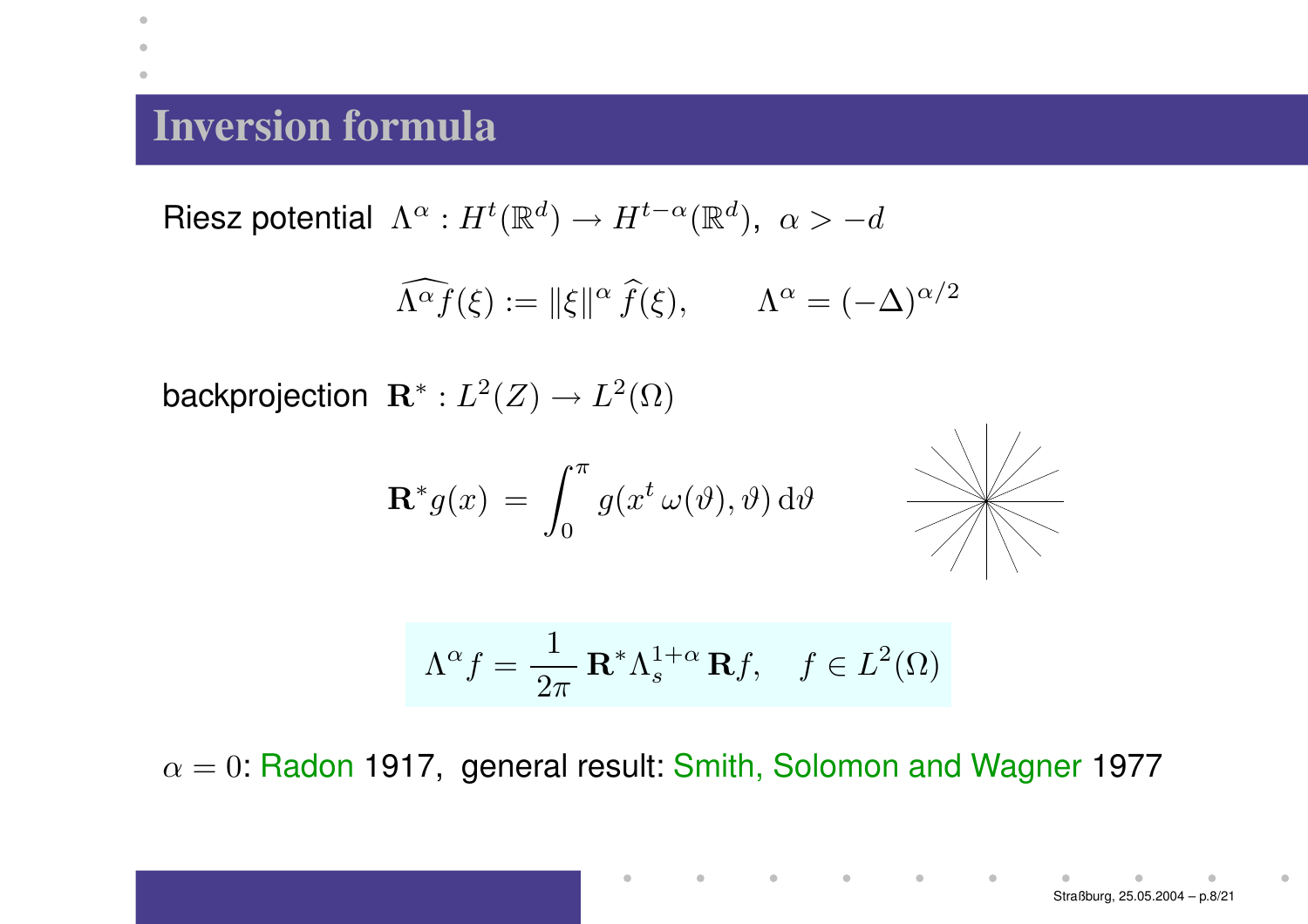## **Global and local tomography**

 $\bullet$ Ċ ۰

$$
\Lambda^{\alpha} f = \frac{1}{2\pi} \mathbf{R}^* \Lambda_s^{1+\alpha} \mathbf{R} f
$$

 $\bullet$ 

۰

$$
\alpha = 0
$$
:  $\Lambda_s = \mathcal{H} \frac{d}{ds}$ ,  $\mathcal{H}$  Hilbert transform  
inversion formula for *f* is global

$$
\alpha = 1: \qquad \Lambda_s^2 = -\frac{\mathrm{d}^2}{\mathrm{d}s^2}, \quad \text{sing supp } \Lambda f \subset \text{sing supp } f
$$
\ninversion formula for  $\Lambda f$  is local

۵ Straßburg, 25.05.2004 – p.9/21

 $\blacksquare$ 

۰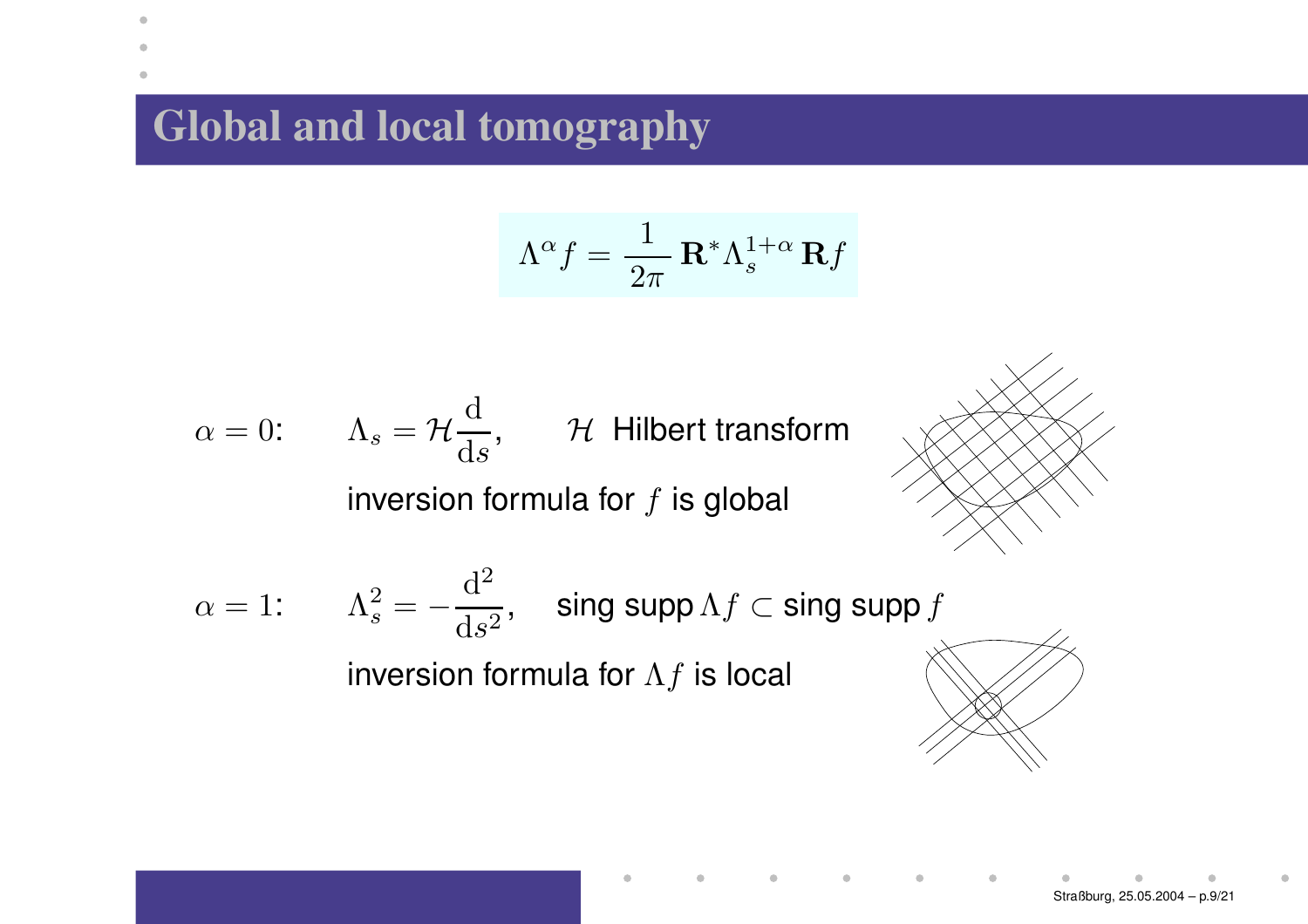# **Local tomography**



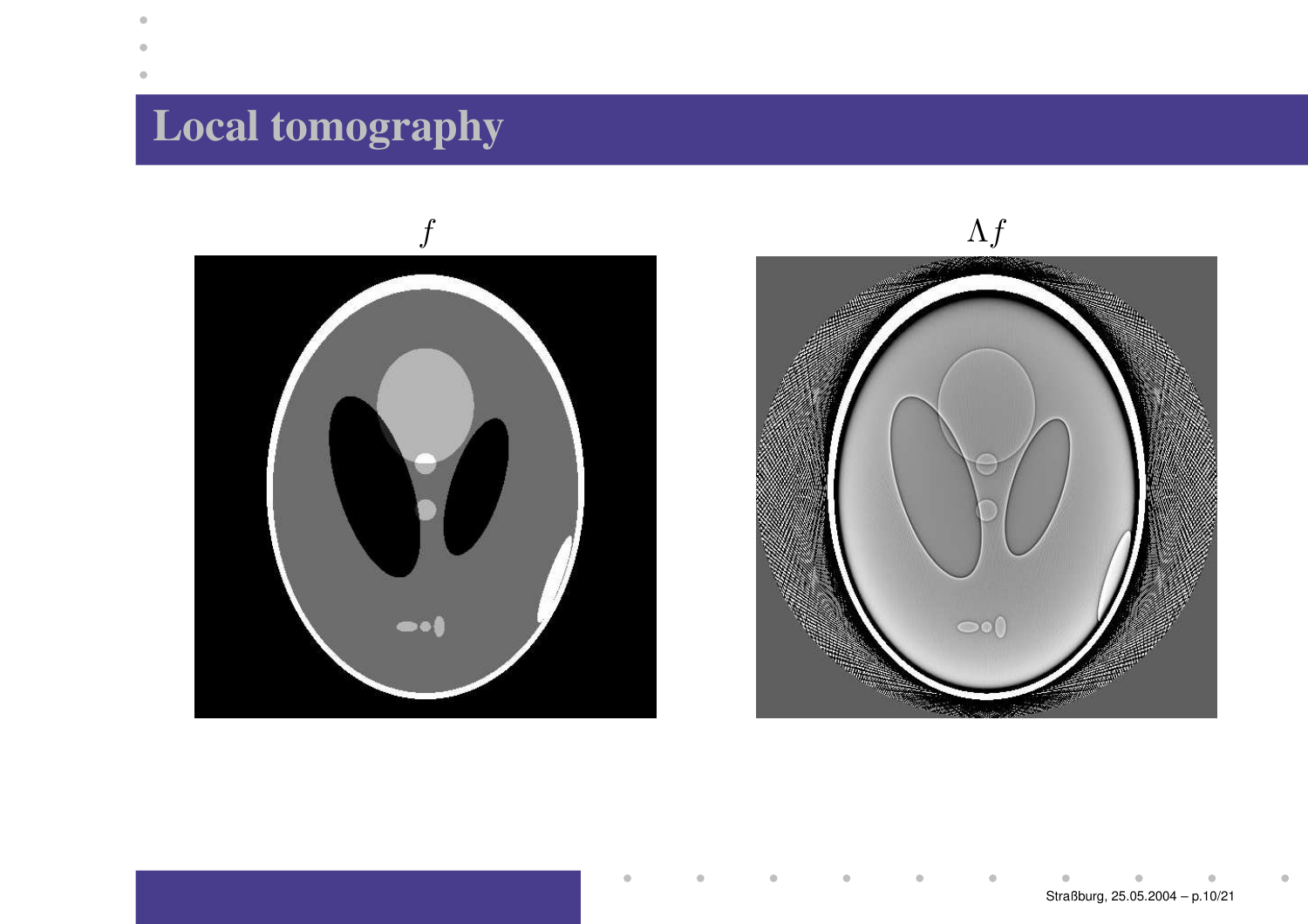$\bullet$  $\bullet$  $\bullet$ 

> Smith et al. 1977:  $\hspace{0.2cm} s_i, \hspace{0.1cm} i = 1, \ldots, q, \hspace{0.2cm} \vartheta_j, \hspace{0.1cm} j = 1, \ldots, p$  $\exists f \neq 0 : \quad \mathbf{R}f(s_i, \vartheta_j) = 0 \quad \forall i, j$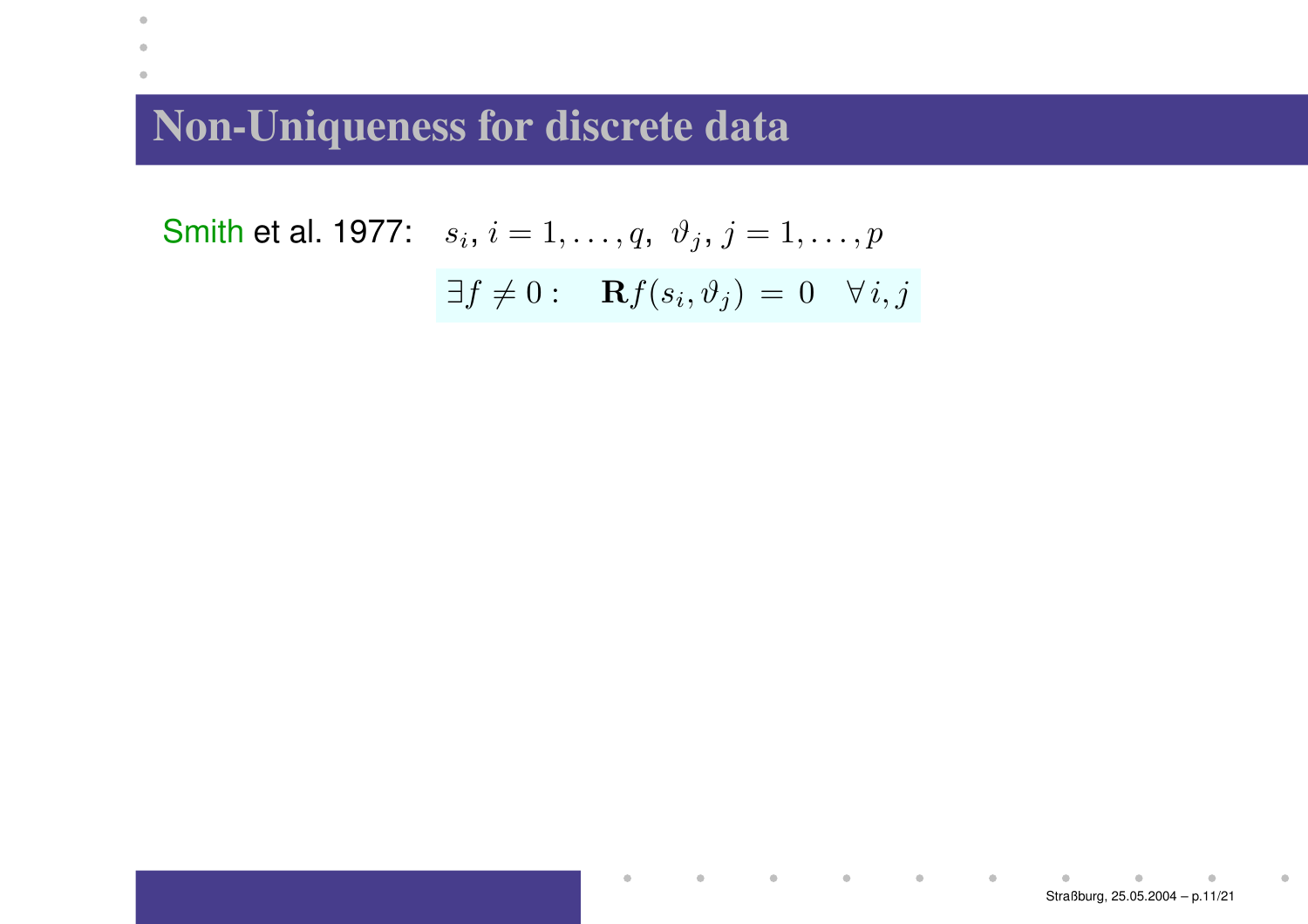$\bullet$  $\blacksquare$ 

Smith et al. 1977: 
$$
s_i
$$
,  $i = 1, ..., q$ ,  $\vartheta_j$ ,  $j = 1, ..., p$   
 $\exists f \neq 0$ :  $\mathbf{R}f(s_i, \vartheta_j) = 0 \quad \forall i, j$ 

Natterer 1980:  $(s_i, \vartheta_j)$  rectangular grid with  $h = 2/q = \pi/p$ 

 $\qquad \qquad \blacksquare$ 

$$
f \text{ ghost} \quad \Longrightarrow \quad \|f\|_{L^2} \, \lesssim \, h^{\beta} \, \|f\|_{H^{\beta}_0} \, , \ \ \beta > 1/2
$$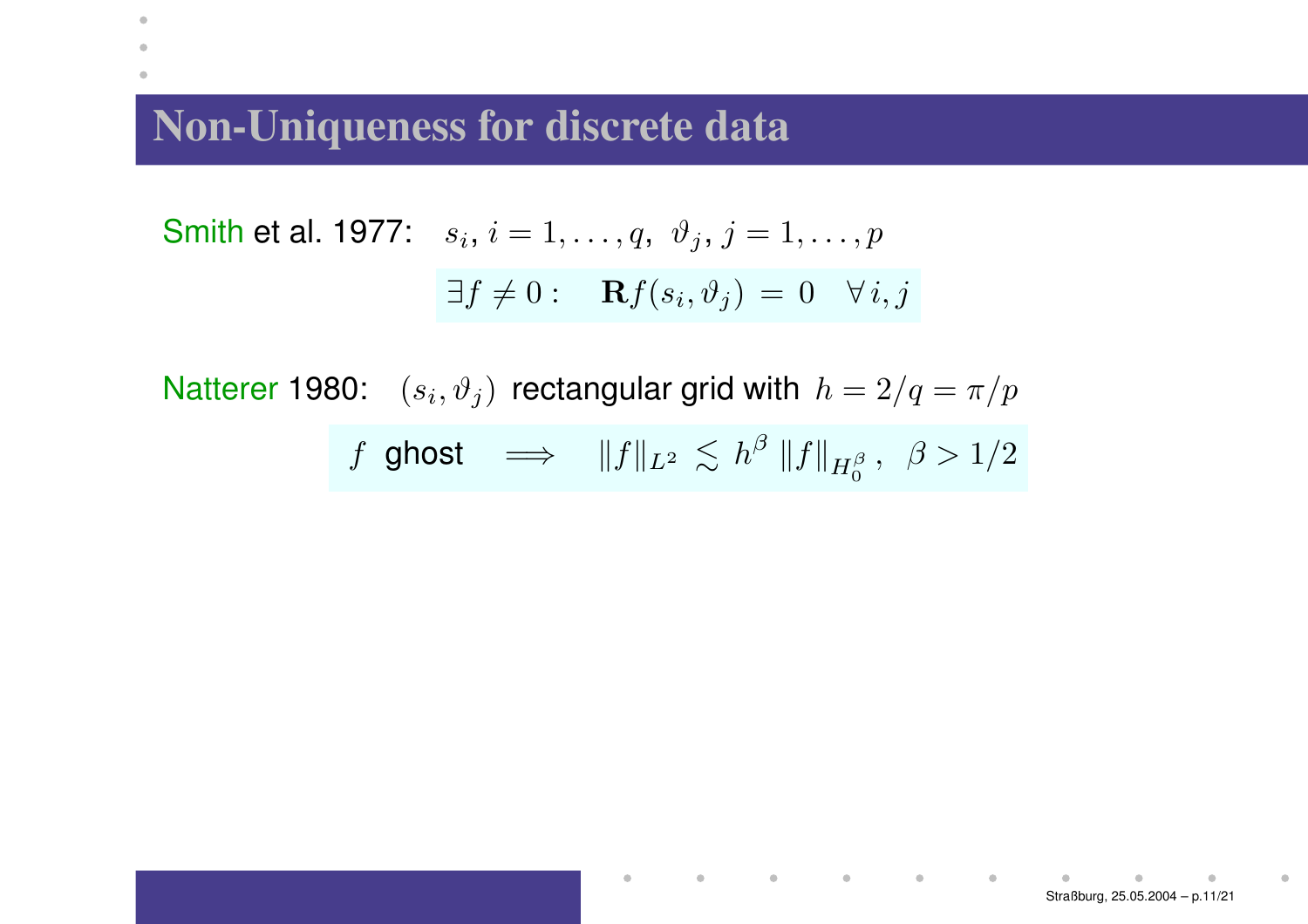$\bullet$  $\blacksquare$ ۰

Smith et al. 1977: 
$$
s_i
$$
,  $i = 1, ..., q$ ,  $\vartheta_j$ ,  $j = 1, ..., p$   
 $\exists f \neq 0$ :  $\mathbf{R}f(s_i, \vartheta_j) = 0 \quad \forall i, j$ 

Natterer 1980:  $(s_i, \vartheta_j)$  rectangular grid with  $h = 2/q = \pi/p$  $f$  ghost  $\implies$   $\|f\|_{L^2} \lesssim h^{\beta}\left\|f\right\|_{H^{\beta}_0}, \ \ \beta>1/2$ 

Louis 1984: 
$$
0 < \tau < 1
$$

\n $f \text{ ghost} \implies \int_{|\xi| \leq \tau(p-1)} |\widehat{f}(\xi)| \, d\xi \lesssim e^{-\lambda(\tau)p} \|f\|_{L^1}$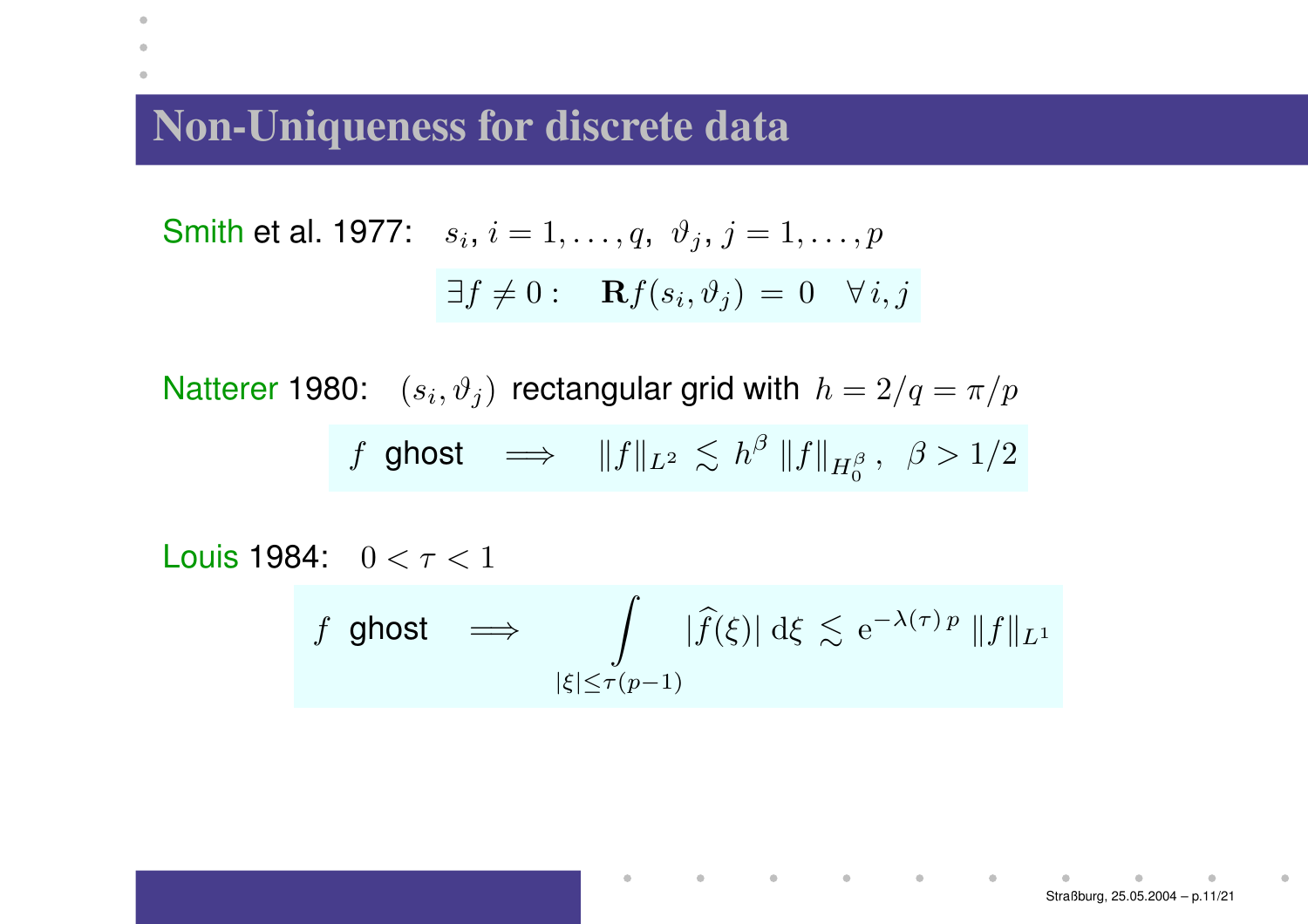$\bullet$  $\blacksquare$ 

Smith et al. 1977:

\n
$$
s_i, i = 1, \ldots, q, \vartheta_j, j = 1, \ldots, p
$$
\n
$$
\exists f \neq 0: \quad \mathbf{R}f(s_i, \vartheta_j) = 0 \quad \forall i, j
$$

Natterer 1980:  $(s_i, \vartheta_i)$  rectangular grid with  $h = 2/q = \pi/p$  $f$  ghost  $\implies$   $\|f\|_{L^2} \lesssim h^{\beta}\left\|f\right\|_{H^{\beta}_0}, \ \ \beta>1/2$ 

Louis 1984: 
$$
0 < \tau < 1
$$

\n $f \text{ ghost} \implies \int_{|\xi| \leq \tau(p-1)} |\widehat{f}(\xi)| \, d\xi \lesssim e^{-\lambda(\tau)p} \|f\|_{L^1}$ 

Further analytical aspects: stability, sampling and resolution

 $\mathbf{r}=\mathbf{0}$  , and  $\mathbf{r}=\mathbf{0}$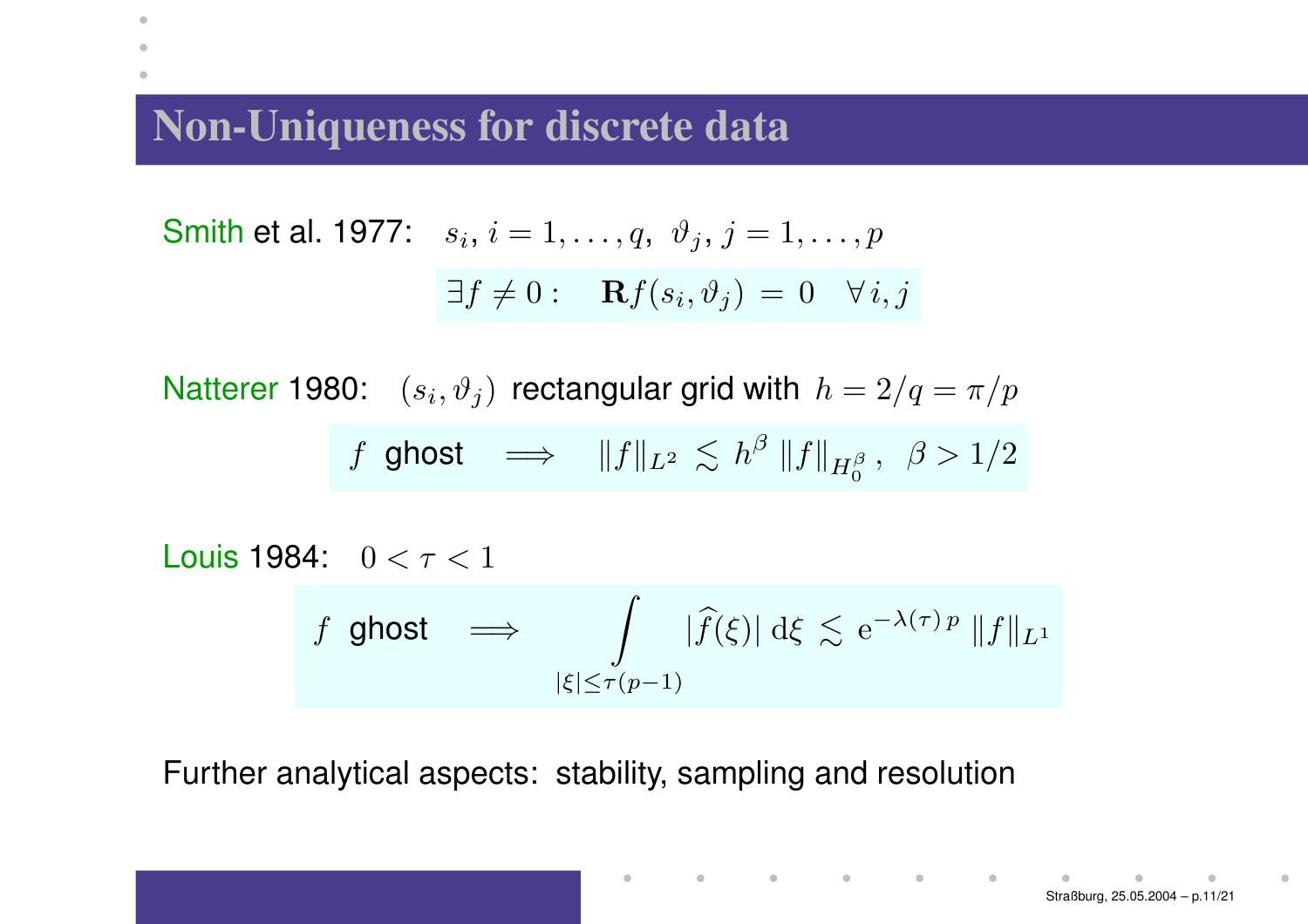# **CT ghost**

۰

 $\bullet$ 



Straßburg, 25.05.2004 – p.12/21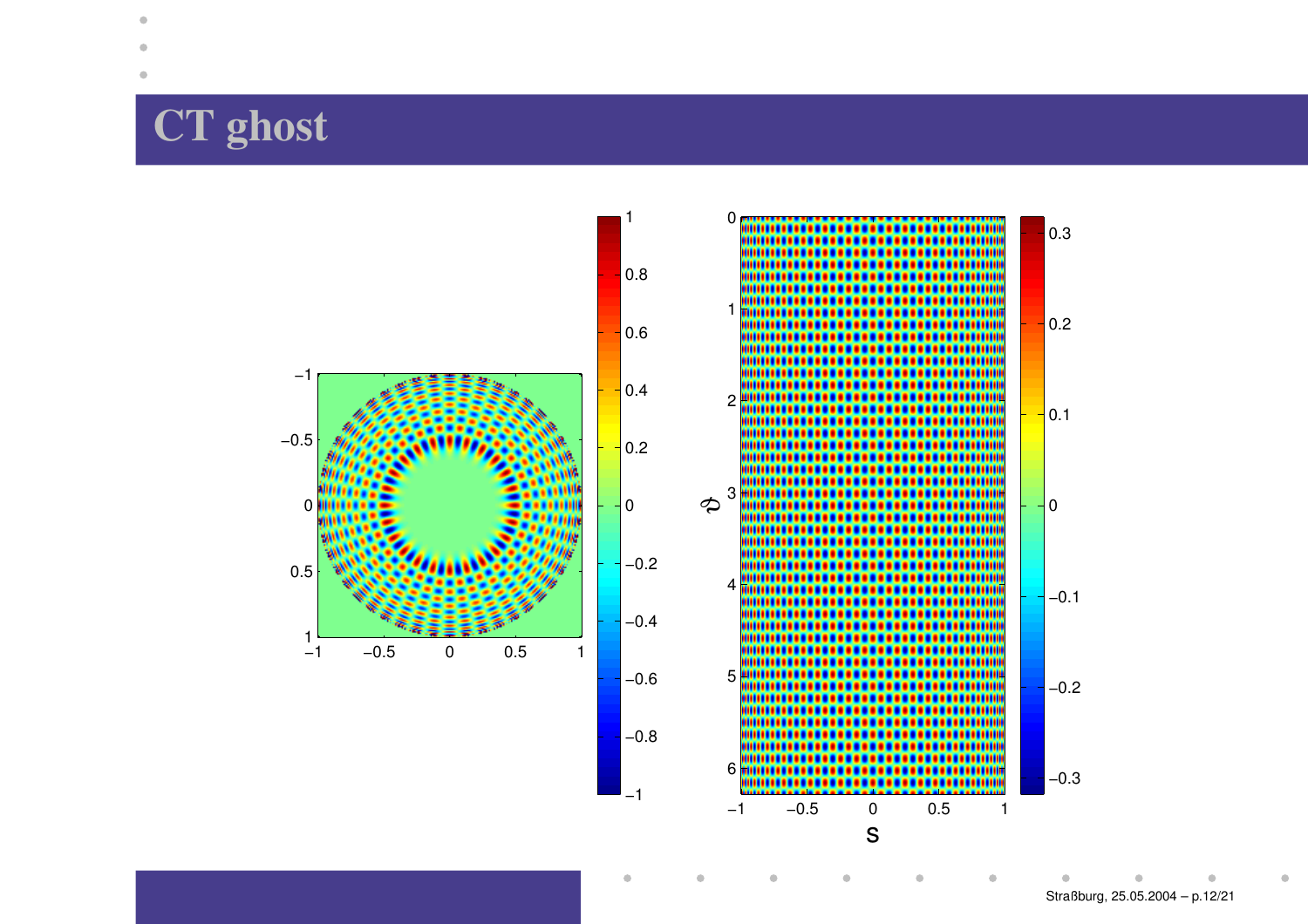## **Approximate inversion I**

inversion

 $\bullet$ 

n formula: 
$$
f = \frac{1}{2\pi} \mathbf{R}^* \Lambda_s g
$$
  $g = \mathbf{R} f$ 

approx. inversion:  $f \star e = \mathbf{R}^* (v \star_s \mathbf{R} f), \quad e = \mathbf{R}^* v$ 

 $\epsilon$ mollifier ( $e \approx \delta$ , centered about 0 with mean value 1)  $\upsilon$  -reconstruction filter/kernel

$$
v = (2\pi)^{-1} \Lambda_s \mathbf{R} e \implies e = \mathbf{R}^* v
$$

$$
e_{\gamma}(x) = \gamma^{-2} e(x/\gamma), \quad v_{\gamma}(s) = \gamma^{-2} v(s/\gamma), \quad \gamma > 0
$$

$$
f\star e_\gamma\to f\ \text{ as }\ \gamma\to 0
$$

 $\blacksquare$ 

 $\begin{array}{ccc} \bullet & \bullet & \bullet \\ \bullet & \bullet & \bullet \end{array}$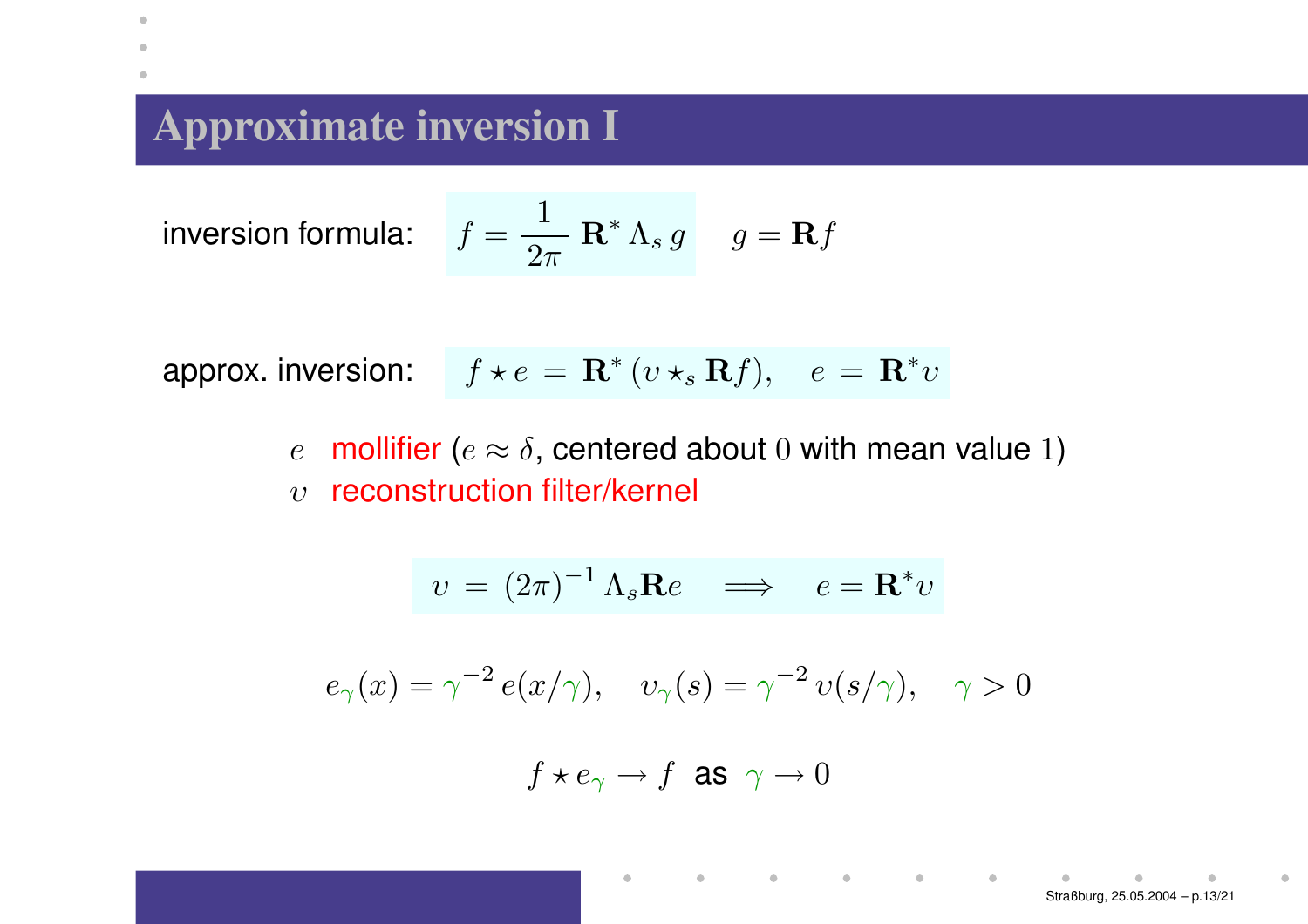# **Approximate inversion II**

 $\bullet$ 



Ò

ò

ö

 $\bullet$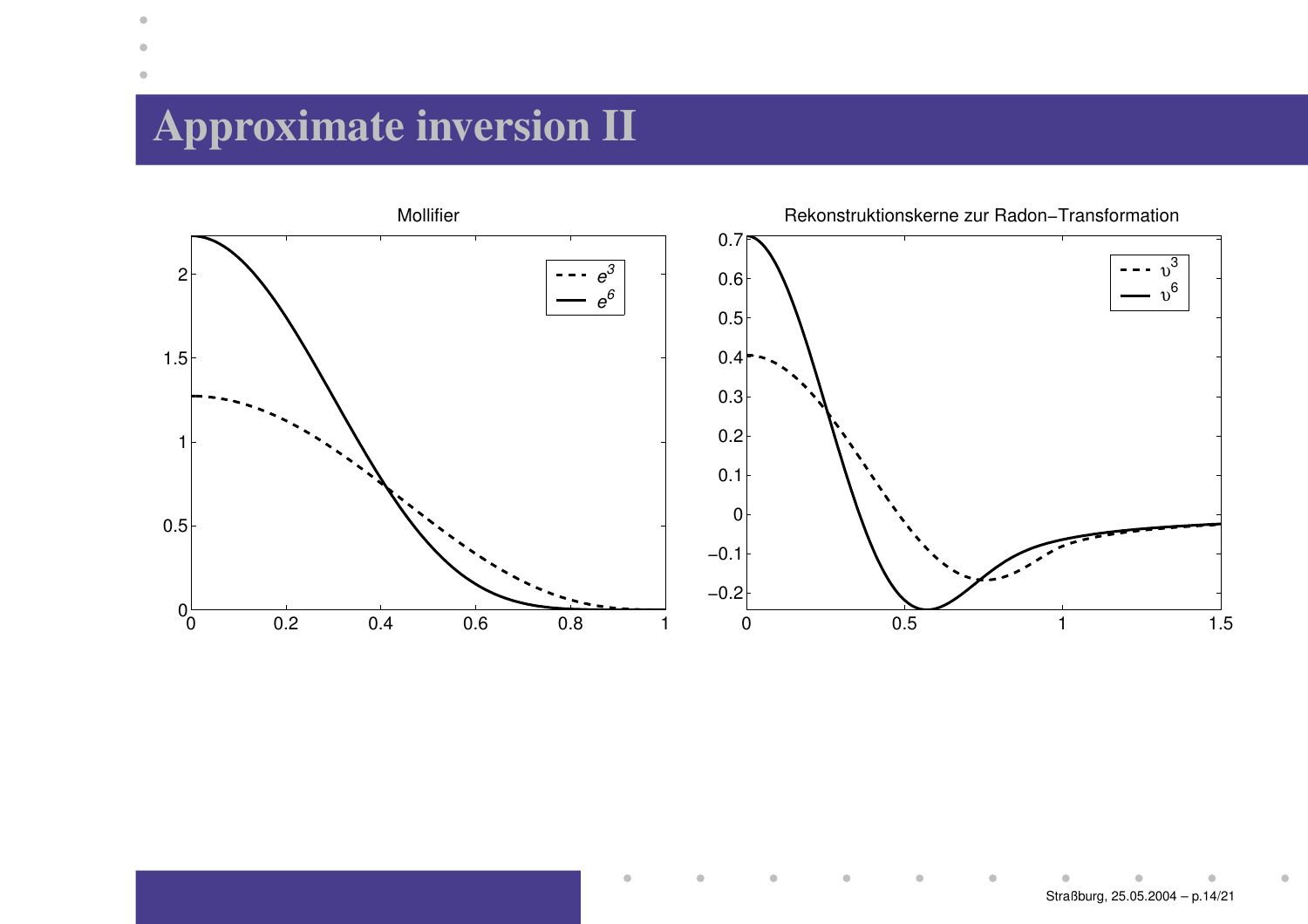## **Reconstruction algorithm I**

 $\bullet$  $\triangle$  $\bullet$ 

approx. inversion:  $f \star e_{\gamma} = \mathbf{R}^* (v_{\gamma} \star_s g)$ 

discrete data:  $g_{\ell,j} = {\mathbf R} f(\ell/q,\,j\,\pi/p), \;\;\ell = -q,\ldots, q,\;\; j = 0,\ldots, p-1$ 

filtered backprojection:  $\int\! f_R(x) = \mathbf{R}_p^*\big(v_\gamma\star_h g\big)(x)$ 

$$
(\upsilon_{\gamma} *_{h} g)_{k,j} = h \sum_{\ell=-q}^{q} \upsilon_{\gamma} (h(k-\ell)) g_{\ell,j}, \quad h = 1/q
$$

How to choose  $\gamma$  in relation to  $h$ ?

 $\bullet$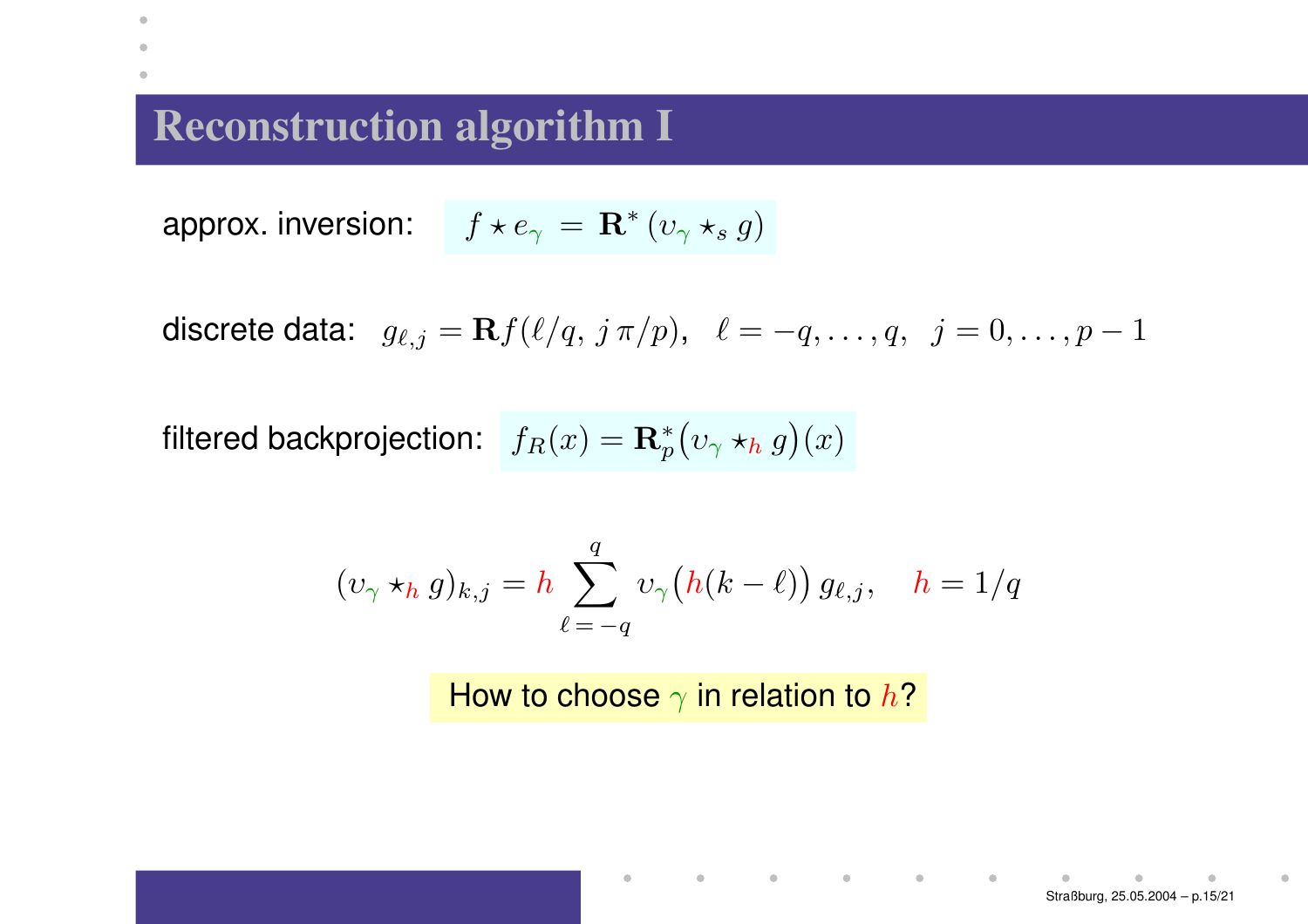## **Reconstruction algorithm II**

 $\bullet$  $\bullet$ ۰

> R. 2000:  $- f$  essentially b-band-limited and  $h \leq \pi/b$

$$
f_R = f \star e_\gamma + \mathrm{m}(\gamma, h) \Lambda^{-1} f + \text{discr. error}
$$

Strategy: Determine  $\gamma = \gamma_h$  as a zero of  $m(\cdot, h)$ , that is,  $m(\gamma_h, h) = 0$ 

 $\bullet$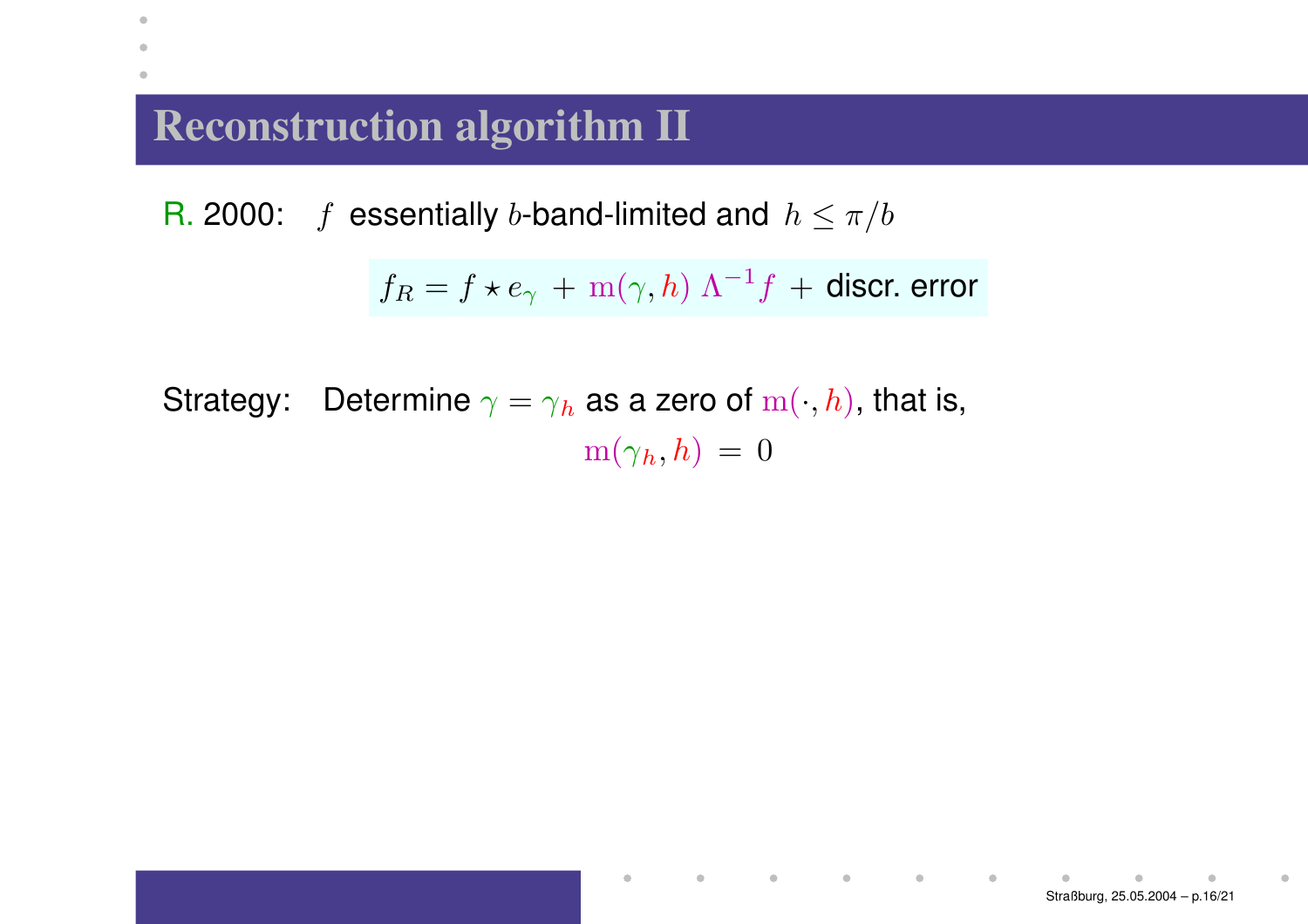## **Reconstruction algorithm III**

 $\bullet$ 



 $\bullet$ 

ö

Ò

Straßburg, 25.05.2004 – p.17/21

۵

 $\bullet$ 

 $\blacksquare$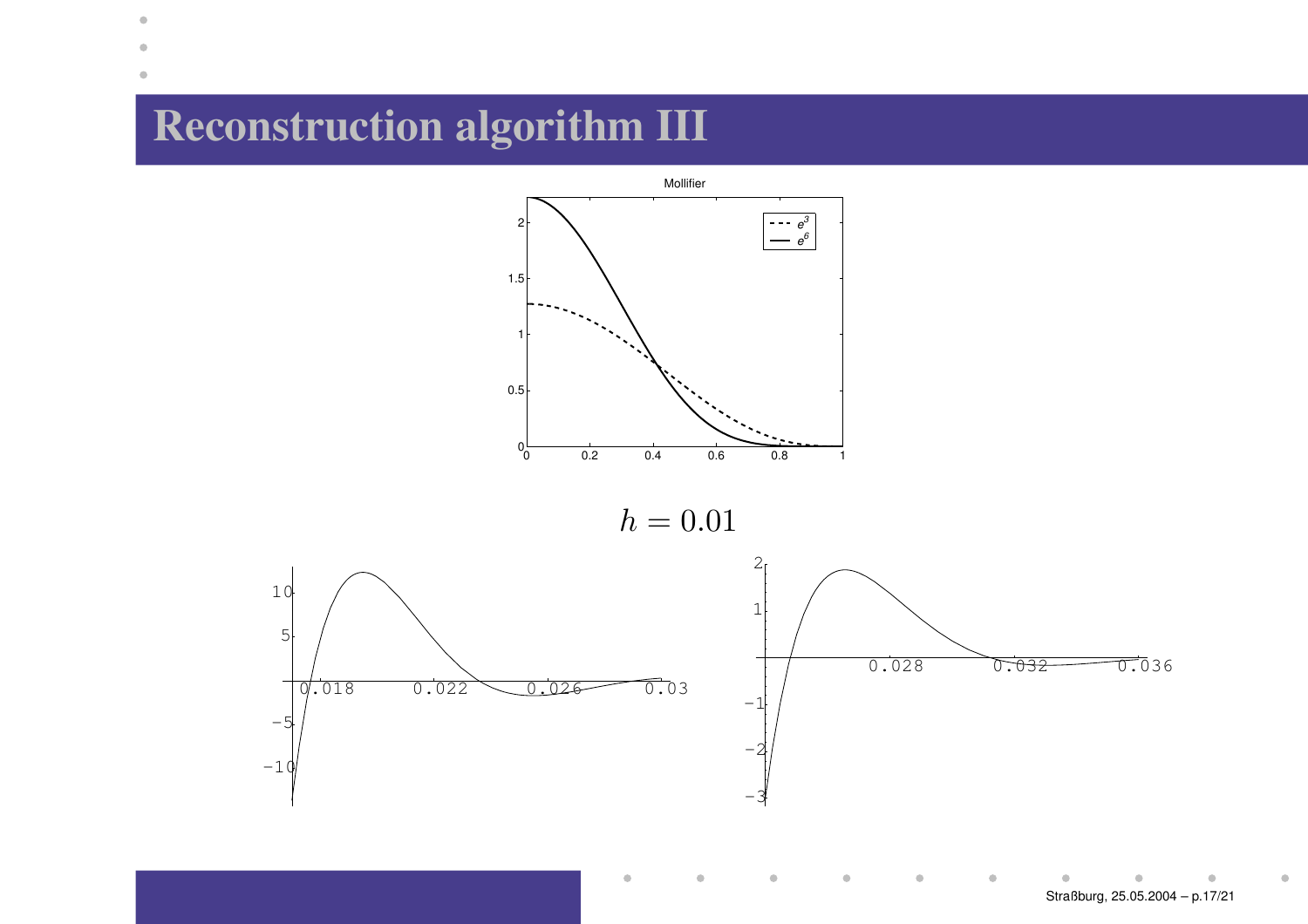# **Shepp-Logan head phantom**

 $\bullet$ 





#### Tomographic Data

ö



 $\bullet$ 

Straßburg, 25.05.2004 – p.18/21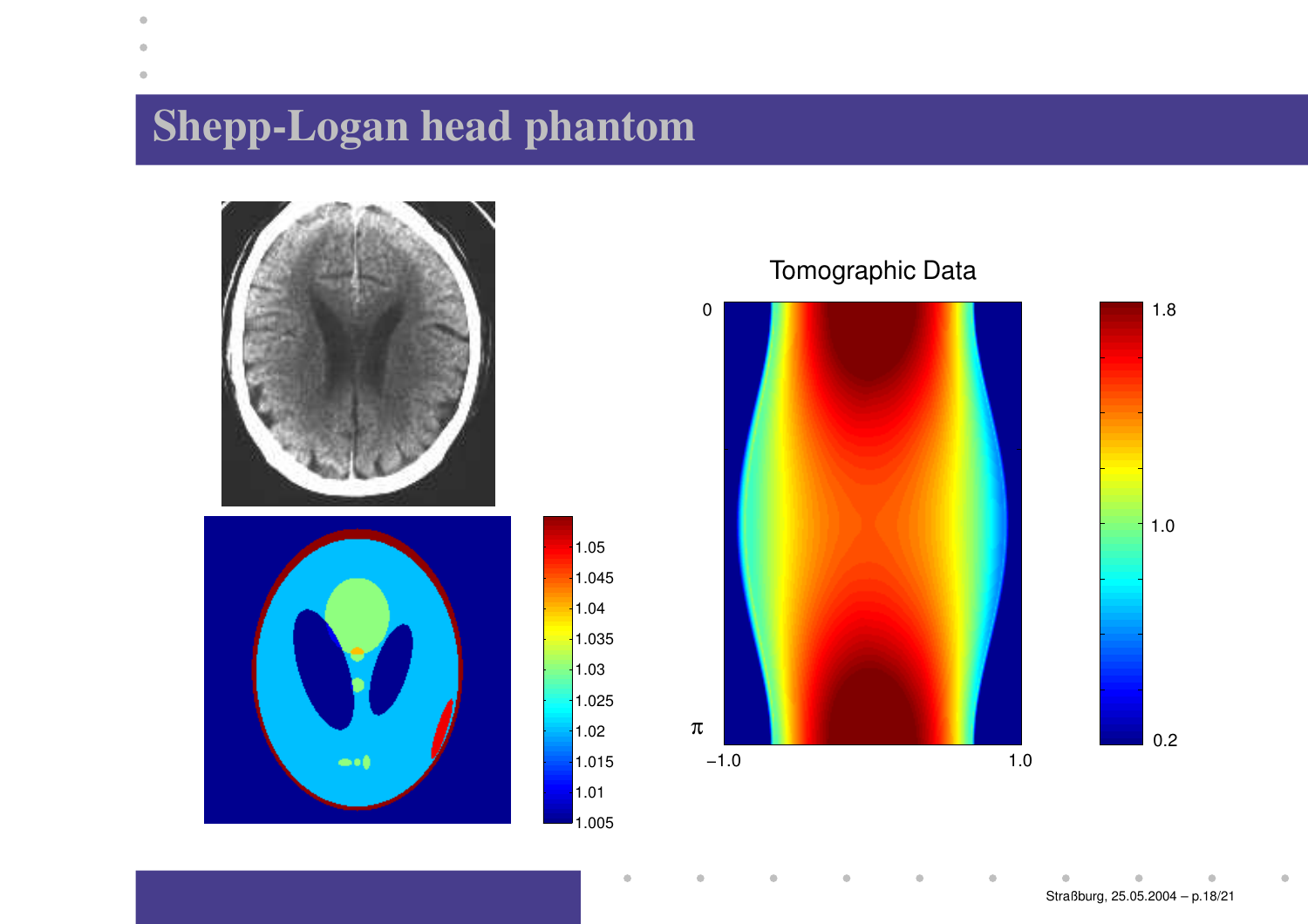## **Reconstructions I**

۰

$$
e(x) = \begin{cases} (1 - ||x||^2)^6 & \text{: } ||x|| \le 1 \\ 0 & \text{: } \text{ otherwise} \end{cases}, \quad h = 0.01
$$





original  $\gamma = 0.01765299...$ (sm. zero of <sup>m</sup>), rel.  $\ell^2$ -error: 0.0816

۰

 $\blacksquare$ 

ö

Straßburg, 25.05.2004 – p.19/21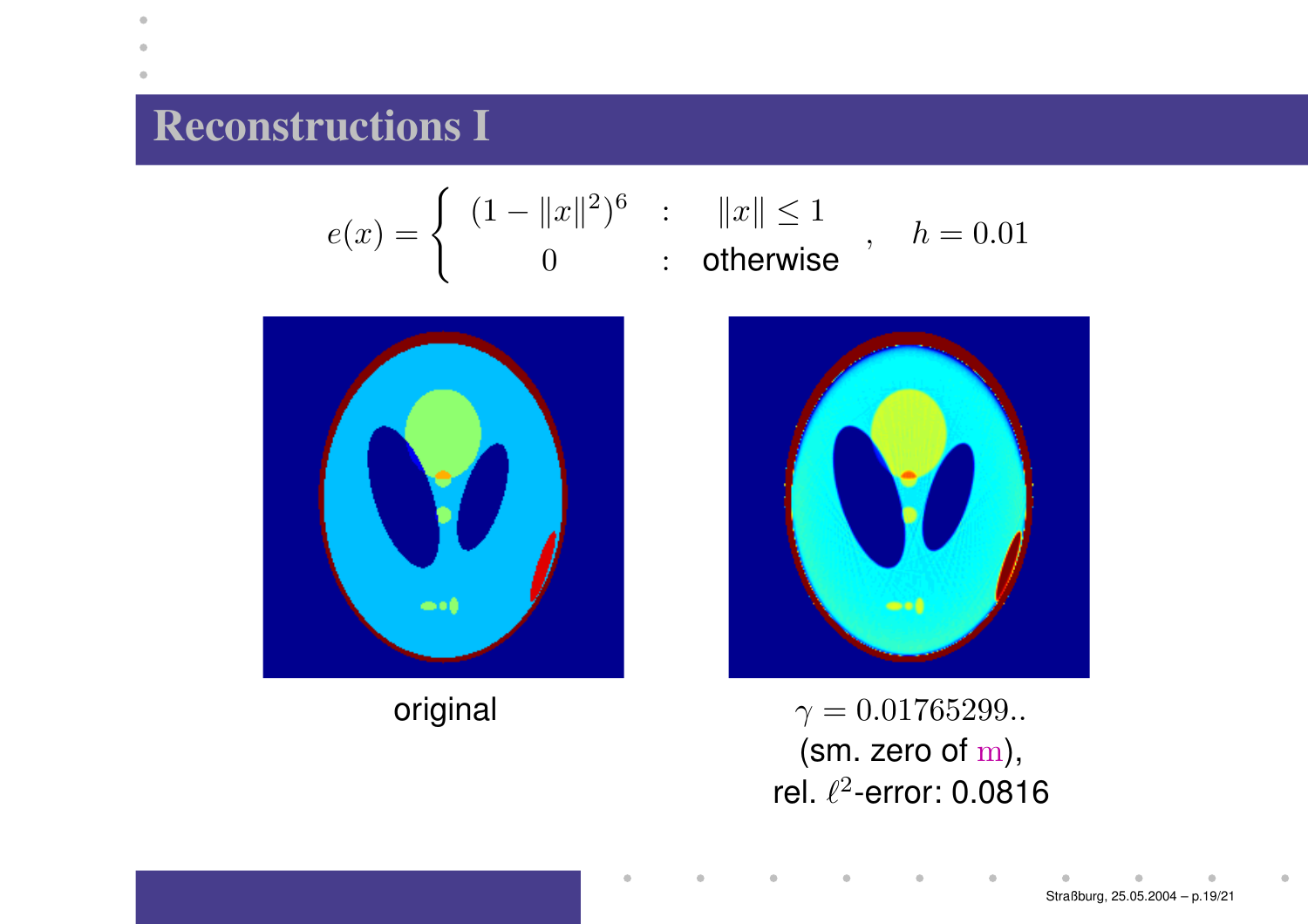## **Reconstructions II**

 $\bullet$ 





original  $\gamma = 0.02357177...$ (2nd sm. zero of <sup>m</sup>), rel.  $\ell^2$ -error: 0.1001

 $\bullet$ 

 $\bullet$ 

 $\bullet$ 

 $\blacksquare$ 

ö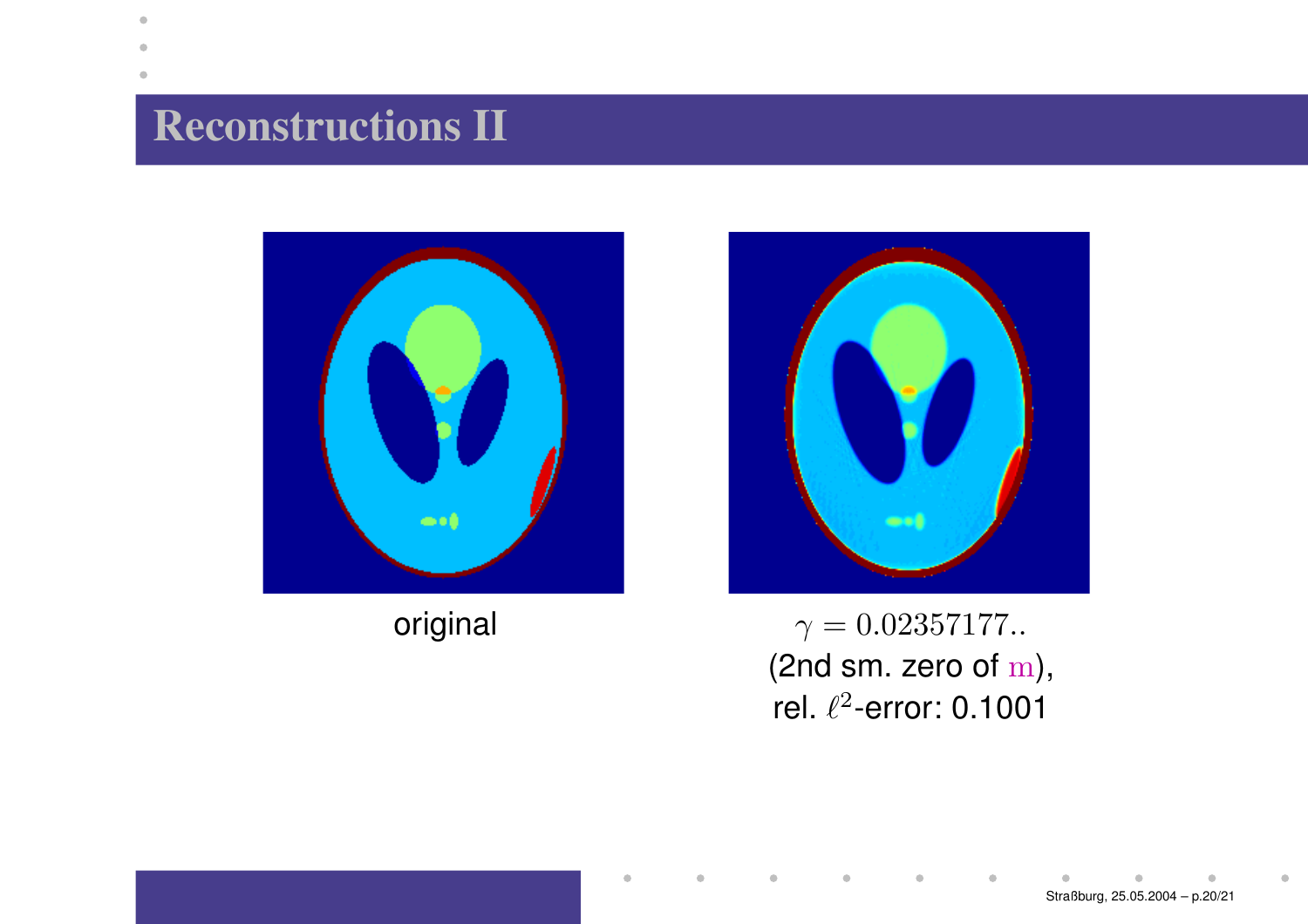# **Violating the zero condition**

 $\bullet$ 



 $\gamma = 0.01765299...$ rel.  $\ell^2$ -error: 0.0816



 $\gamma = 0.0177...$ rel.  $\ell^2$ -error: 0.1730

 $\qquad \qquad \blacksquare$ 

 $\qquad \qquad \bullet$ 

 $\blacksquare$ 

 $\blacksquare$